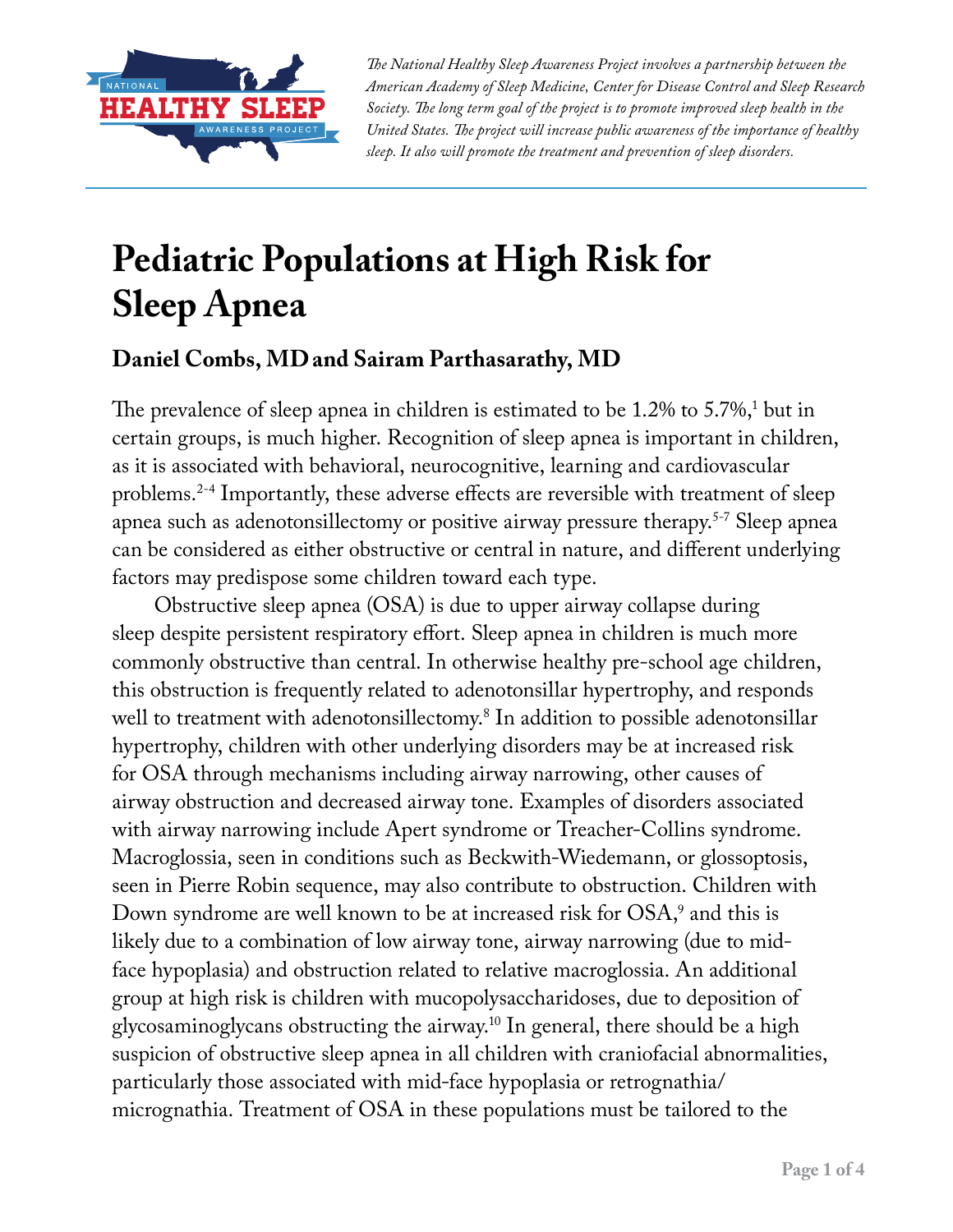underlying disorder. Standard treatments such as adenotonsillectomy or positive airway pressure therapy may be effective in some children, however some disorders may respond well to surgical and orthodontic procedures that lead to increased airway size. Examples of this include rapid mandibular expansion, palate expansion or mandibular distraction osteogenesis. In certain cases, tracheostomy may be necessary to treat the OSA.

Central sleep apnea (CSA) occurs when there is an absence of respiratory effort, but no airway obstruction. This may be due to a central nervous system problem, or due to muscular weakness affecting the diaphragm and other respiratory muscles. Central nervous system control of respiration is mediated through the dorsal respiratory group (located in the medulla) and ventral respiratory group (extending from the medulla to the first cervical segment of spinal cord). Any injury in this area can therefore disrupt respiratory control and result in CSA. Arnold-Chiari malformations are a relatively common cause of this, due to impingement of the medulla. Children found to have type 1 Arnold-Chiari malformations may present with headaches, but are also at risk for central sleep apnea, and should be screened for related symptoms such as morning headaches, un-refreshing sleep or daytime hypersomnolence. Children with myelomeningocele are at risk for CSA related to type 2 Arnold-Chiari malformation.11 Children with myelomeningocele also appear to be at an increased risk for OSA as well, thought to be related to impaired central nervous system control of airway musculature. Children with achondroplasia have a similar high risk of CSA due to brainstem compression from foramen magnum bony stenosis, and are at high risk for OSA as well due to mid-face hypoplasia.<sup>12</sup> Children with muscular dystrophy syndromes are at high risk for CSA, OSA and sleep-related hypoventilation. This is due to underlying muscle weakness that affects both respiratory muscles, as well as airway musculature. The onset of apnea is dependent upon the underlying dystrophy, with some children presenting with apnea in infancy (i.e. spinal muscular atrophy13), and others may not develop sleep apnea until teenage years(Duchenne muscular dystrophy<sup>14</sup>). Treatment for children with CSA is generally PAP therapy, however children with brainstem compression (such as an Arnold-Chiari malformation) may benefit from neurosurgical procedures.

In general, there should be a high suspicion of sleep apnea in all children with craniofacial malformations, brainstem abnormalities, or muscular weakness. Given the known benefits of treatment of sleep apnea<sup>5-7</sup> in children, early recognition of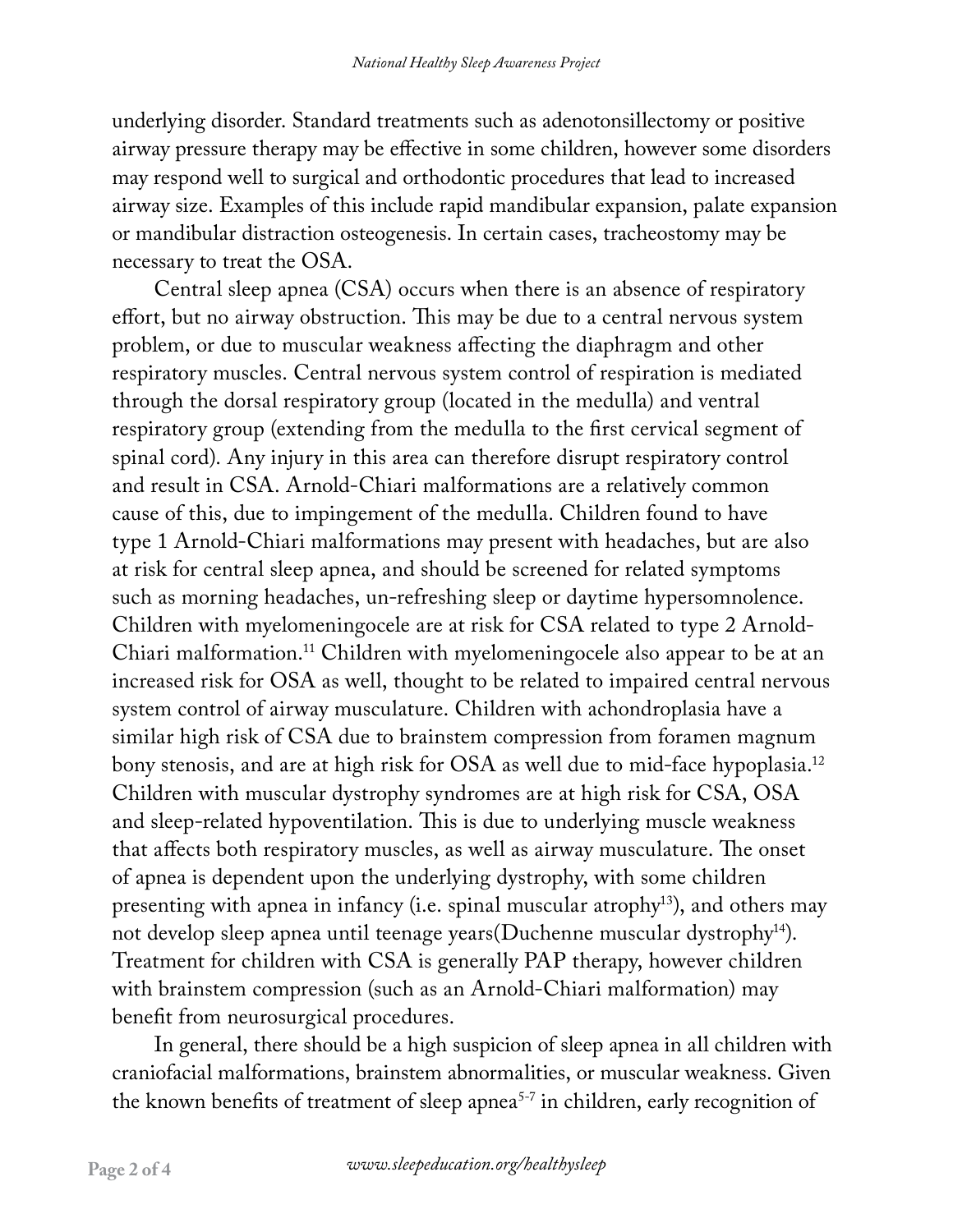sleep apnea in these at-risk children is likely to result in significant improvements in their long-term health.

## **REFERENCES**

- 1. Marcus CL, Brooks LJ, Draper KA, et al. Diagnosis and management of childhood obstructive sleep apnea syndrome. *Pediatrics*. 2012;130(3):e714–e755.
- 2. Kaemingk KL, Pasvogel AE, Goodwin JL, et al. Learning in children and sleep disordered breathing: findings of the Tucson Children's Assessment of Sleep Apnea (tuCASA) prospective cohort study. *J Int Neuropsychol Soc*. 2003;9(7):1016–1026.
- 3. Gozal D. Sleep-disordered breathing and school performance in children. *Pediatrics*. 1998;102(3 Pt 1):616–620.
- 4. Amin RS, Kimball TR, Kalra M, et al. Left ventricular function in children with sleepdisordered breathing. *Am J Cardiol*. 2005;95(6):801–804.
- 5. Friedman BC, Hendeles-Amitai A, Kozminsky E, et al. Adenotonsillectomy improves neurocognitive function in children with obstructive sleep apnea syndrome. *Sleep*. 2003;26(8):999–1005.
- 6. Montgomery-Downs HE, Crabtree VM, Gozal D. Cognition, sleep and respiration in at-risk children treated for obstructive sleep apnoea. *Eur Respir J.* 2005;25(2):336–342.
- 7. Yuan HC, Sohn EY, Abouezzeddine T, et al. Neurocognitive functioning in children with obstructive sleep apnea syndrome: a pilot study of positive airway pressure therapy. *J Pediatr Nurs*. 2012;27(6):607–613.
- 8. Brietzke SE, Gallagher D. The effectiveness of tonsillectomy and adenoidectomy in the treatment of pediatric obstructive sleep apnea/hypopnea syndrome: a meta-analysis. *Otolaryngol Head Neck Surg*. 2006;134(6):979–984.
- 9. de Miguel-Diez J, Villa-Asensi JR, Alvarez-Sala JL. Prevalence of sleep-disordered breathing in children with Down syndrome: polygraphic findings in 108 children. *Sleep*. 2003;26(8):1006–1009.
- 10. Moreira GA, Kyosen SO, Patti CL, Martins AM, Tufik S. Prevalence of obstructive sleep apnea in patients with mucopolysaccharidosis types I, II, and VI in a reference center. *Sleep Breath*. 2014;18(4):791–797.
- 11. Kirk VG, Morielli A, Gozal D, et al. Treatment of sleep-disordered breathing in children with myelomeningocele. *Pediatr Pulmonol*. 2000;30(6):445–452.
- 12. Julliand S, Boule M, Baujat G, et al. Lung function, diagnosis, and treatment of sleep-disordered breathing in children with achondroplasia. *Am J Med Genet A*. 2012;158A(8):1987–1993.
- 13. Testa MB, Pavone M, Bertini E, Petrone A, Pagani M, Cutrera R. Sleep-disordered breathing in spinal muscular atrophy types 1 and 2. *Am J Phys Med Rehabil*. 2005;84(9):666–670.
- 14. Sawnani H, Thampratankul L, Szczesniak RD, Fenchel MC, Simakajornboon N. Sleep disordered breathing in young boys with Duchenne muscular dystrophy. *J Pediatr*. 2015;166(3):640–645. e1.